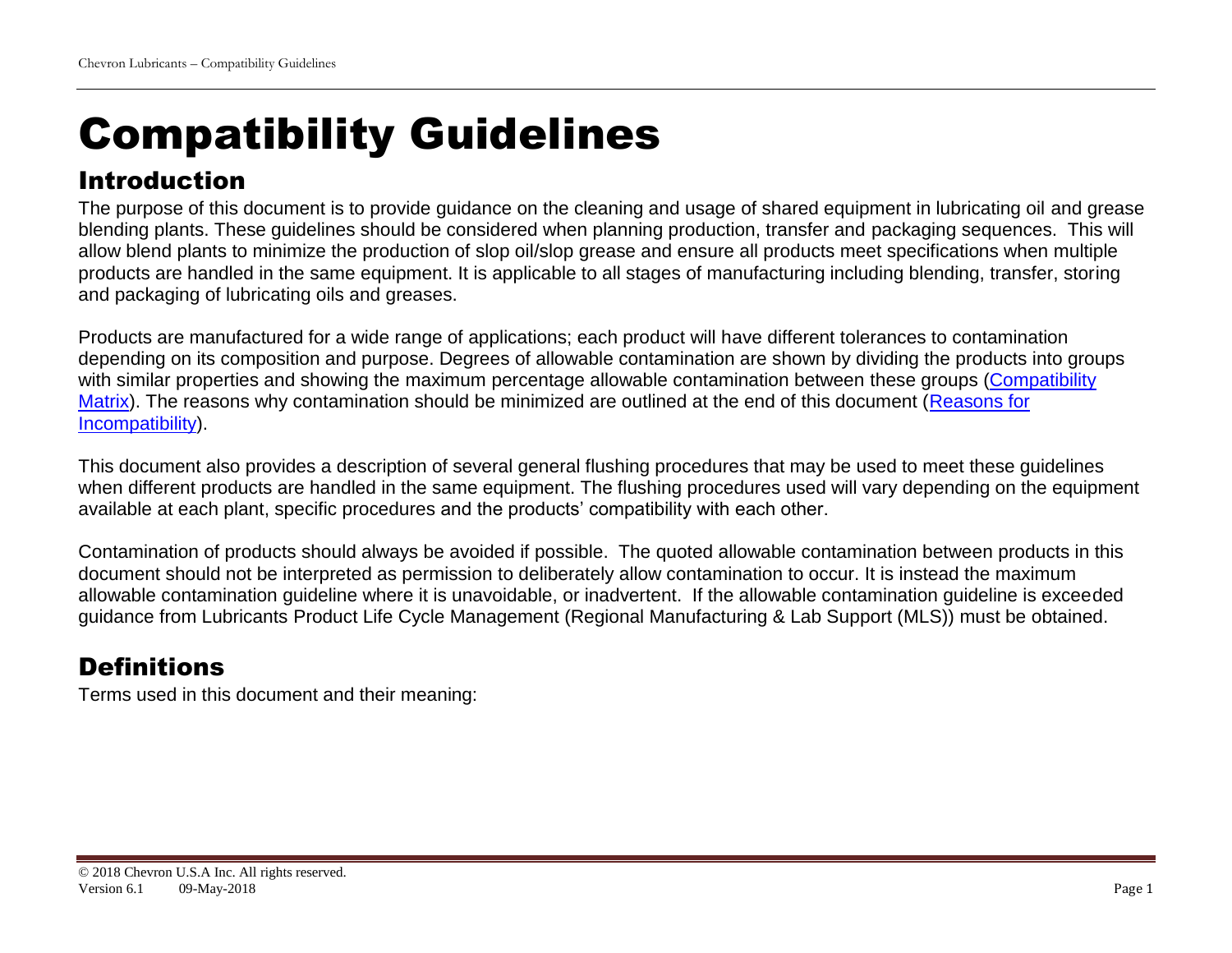| <b>Previous product:</b><br><b>Scheduled product:</b><br><b>Compatible:</b> | The most recent product that has passed through the process equipment.<br>The product that is scheduled to be passed through the process equipment next.<br>A scheduled product is considered compatible with the previous product if contamination of 1%<br>of the previous product in the scheduled product will not create significant change in the<br>characteristics and performance of the scheduled product. |
|-----------------------------------------------------------------------------|----------------------------------------------------------------------------------------------------------------------------------------------------------------------------------------------------------------------------------------------------------------------------------------------------------------------------------------------------------------------------------------------------------------------|
| Incompatible:                                                               | A scheduled product is considered incompatible with the previous product if contamination of<br>less than 1% of the previous product in the scheduled product will create significant change in<br>the characteristics and performance of the scheduled product.                                                                                                                                                     |
| <b>Compatibility group:</b>                                                 | A grouping of similar products (e.g. zinc containing engine oils or gear oils). For a specific<br>product the compatibility group it belongs to can be found in Global Product Information<br>Management System (GPIMS).                                                                                                                                                                                             |
| <b>Retained Product Volume:</b>                                             | The amount of a product left in process equipment after it has been drained, purged or pigged.                                                                                                                                                                                                                                                                                                                       |

## **Instructions**

Instructions for the use of these guidelines to determine the compatibility between a previous and scheduled product and to determine the correct flushing procedures are as follows:

1. Determine the compatibility groups for both the scheduled product and the previous product. The compatibility groups for products can be found in the GPIMS.

2. Determine the percentage allowable contamination using the compatibility groups and the Compatibility Matrix (Table 1) in section [Compatibility Matrix.](#page-5-0)

3. Perform necessary cleaning/flushing of equipment determined in [Flushing Guidelines.](#page-7-0)

4. Proceed with the use of the process equipment with the scheduled product.

5. Retain sufficient documentation for the scheduled product. This documentation should include the product name, packaging/loading/storing information, inspection data (viscosity or penetration, appearance, trace metal checks, etc.) and the previous product that was in the equipment.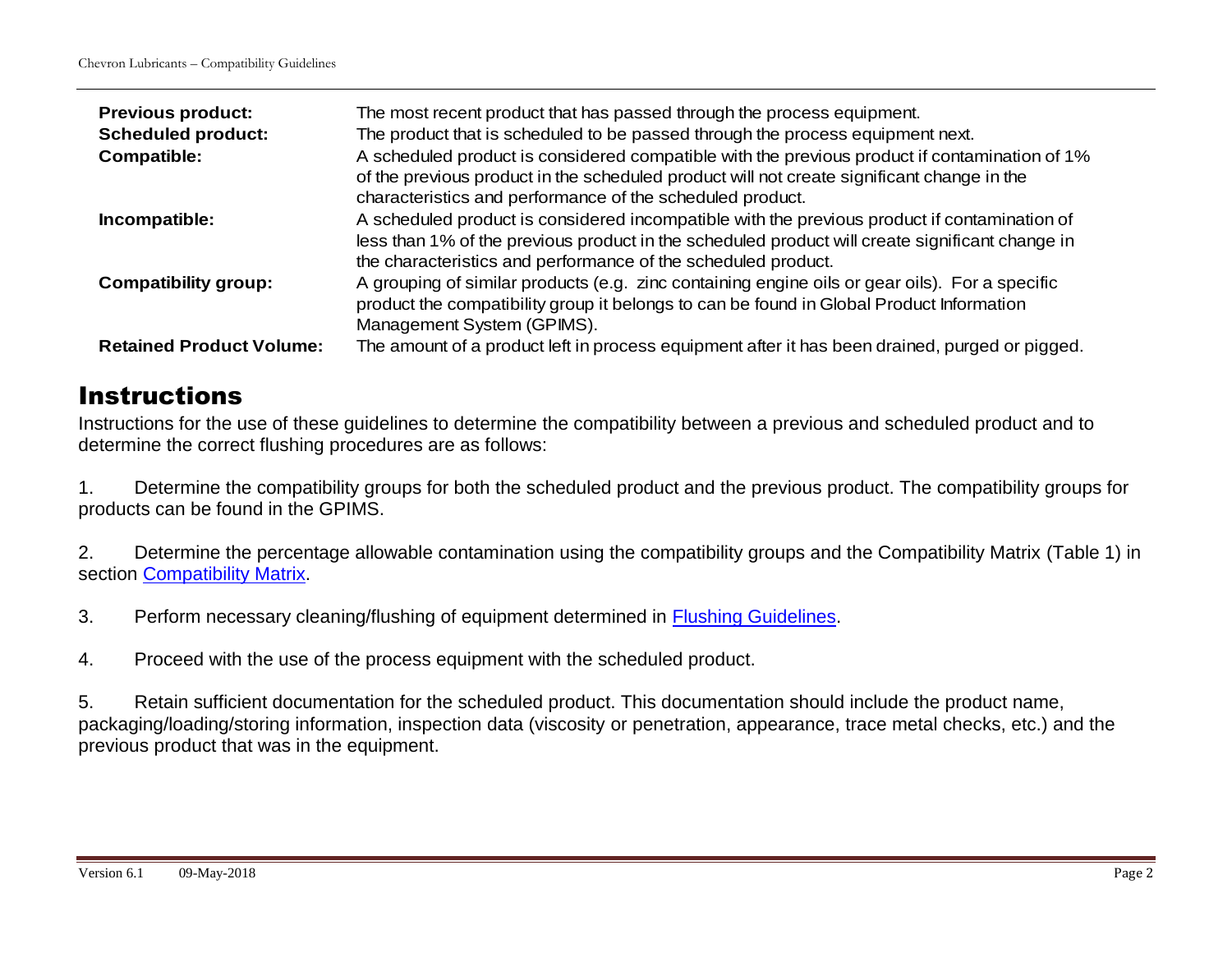# Grouping of Products

#### Lubricants

| Group Number   | <b>Description</b>                                                                           |
|----------------|----------------------------------------------------------------------------------------------|
| $\mathbf 1$    | <b>Zinc Containing Engine Oils</b>                                                           |
| $\overline{2}$ | <b>Compressor / Circulating / Hydraulic Oils</b>                                             |
| 3              | <b>Turbine &amp; R&amp;O</b><br>Turbine oils and similar rust and oxidation inhibiting oils. |
| 4              | <b>Automotive Gear Oils</b>                                                                  |
| 5              | <b>Transmission Fluids</b>                                                                   |
| 6              | <b>Ashless Engine Oils</b><br>Gas engine and other ashless oils.                             |
| $\overline{7}$ | <b>Zinc Free Engine Oils</b><br>Railroad oils and other zinc-free oils.                      |
| 8              | <b>Dark Oils with Tackifier</b><br>Dark Oils that contain tackifier and/or tallow.           |
| 9              | <b>Light Oils with Tackifier</b><br>Light Oils that contain tackifier and/or tallow          |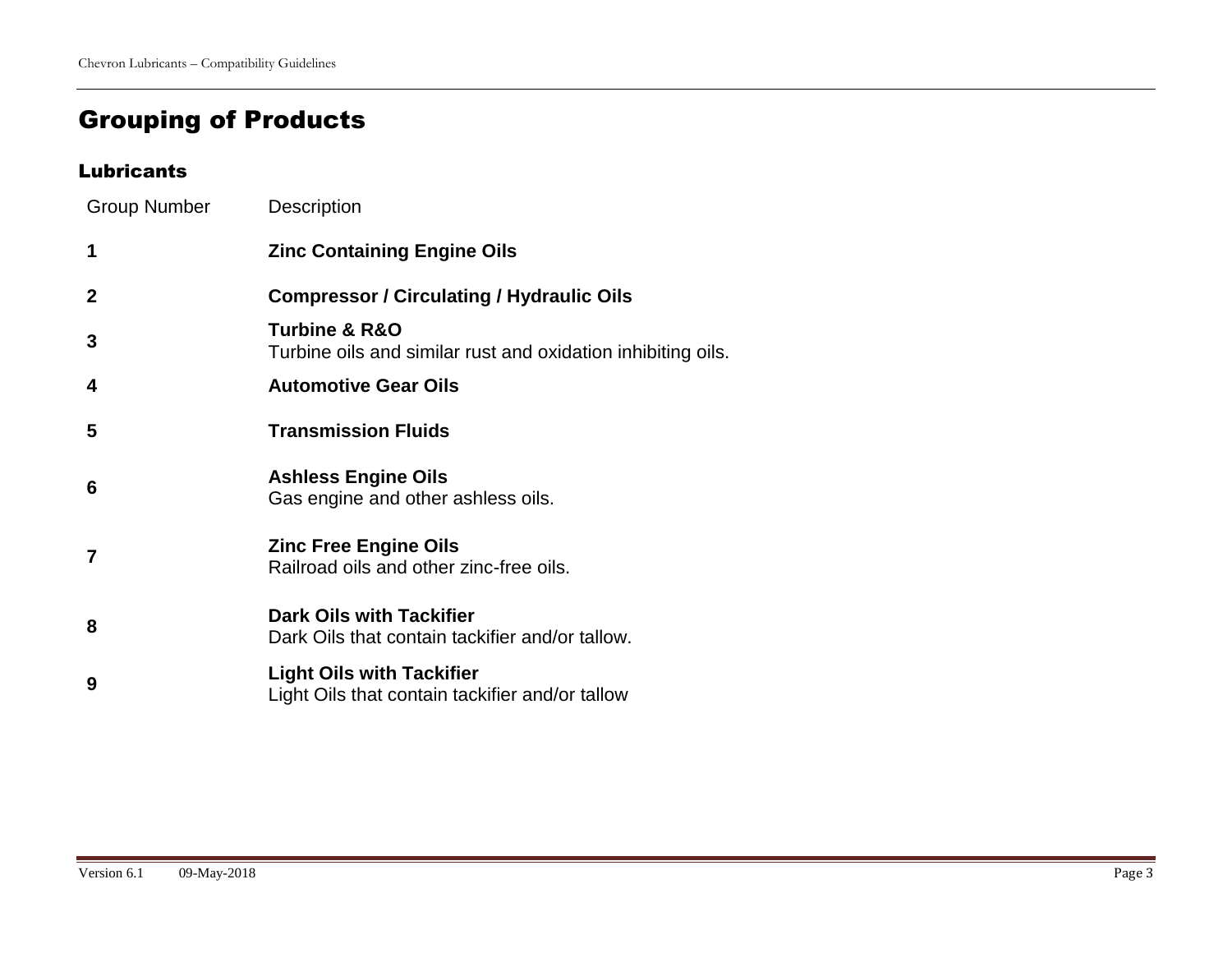| 10 | <b>Metalworking Fluids (Active Sulfur)</b><br>Metalworking fluids with active sulfur.                              |
|----|--------------------------------------------------------------------------------------------------------------------|
| 11 | <b>Metalworking Fluids (Inactive Sulfur)</b><br>Metalworking fluids with Inactive sulfur.                          |
| 12 | Base oils with or without VII, PPD<br>Base oils with or without viscosity index improver and pour point depressant |
| 13 | <b>Metalworking Fluids (Chlorine Free)</b><br>Chlorine-free metalworking fluids.                                   |
| 14 | <b>Low SAPS PCMO</b><br>Passenger car motor oils with low sulfated ash, phosphorus and sulfur.                     |
| 15 | <b>Marine Engine Oils</b><br>Oils for trunk piston engine oils, diesel cylinder oils, and system oils.             |
| 16 | <b>Soluble Oils</b><br>Fluids that form stable emulsions with water, usually for metal working.                    |
| 17 | <b>Dexron / Mercon ATF</b><br>Automatic transmission fluids that must meet Dexron / Mercon standards.              |
| 18 | <b>Biodegradable Oils</b><br>Oils based on rape seed or synthetic oils with high biodegradability.                 |
| 19 | <b>Specialties / Miscellaneous</b><br>Products incompatible with other groups and other products from this group.  |
| 20 | <b>Industrial Gear Oils</b><br>Emulsion sensitive Industrial gear lubricants.                                      |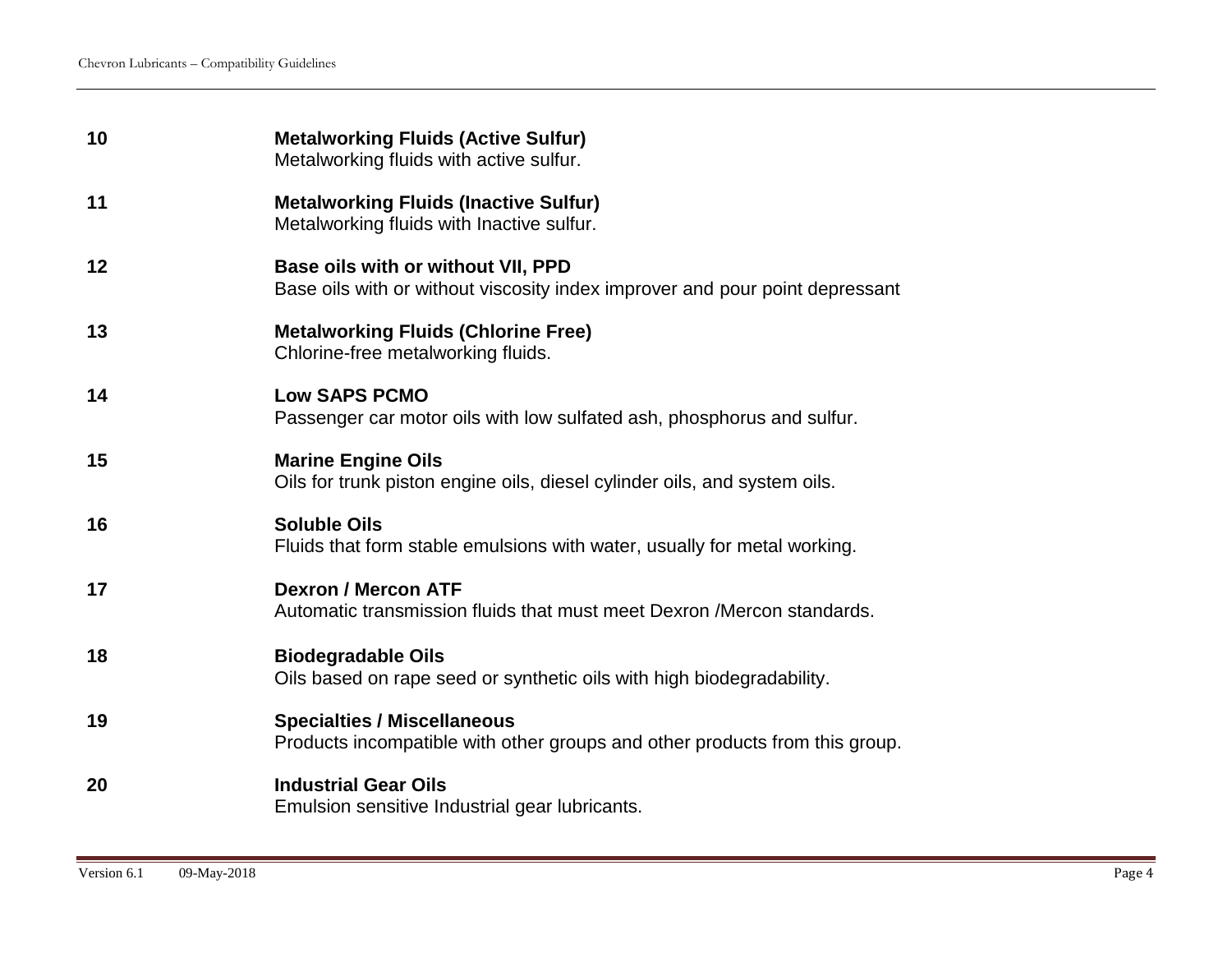### Greases

### **Classified by Thickener type**

| 30 | Lithium                                                                                                        |
|----|----------------------------------------------------------------------------------------------------------------|
| 31 | <b>Lithium Complex</b>                                                                                         |
| 32 | <b>Aluminum Complex</b>                                                                                        |
| 33 | Calcium                                                                                                        |
| 34 | <b>Calcium Sulfonate Complex</b>                                                                               |
| 35 | <b>Sodium</b>                                                                                                  |
| 36 | <b>Bentone (Clay)</b>                                                                                          |
| 37 | Polyurea                                                                                                       |
| 38 | <b>Specialties/Miscellaneous</b><br>Products incompatible with other groups and other products from this group |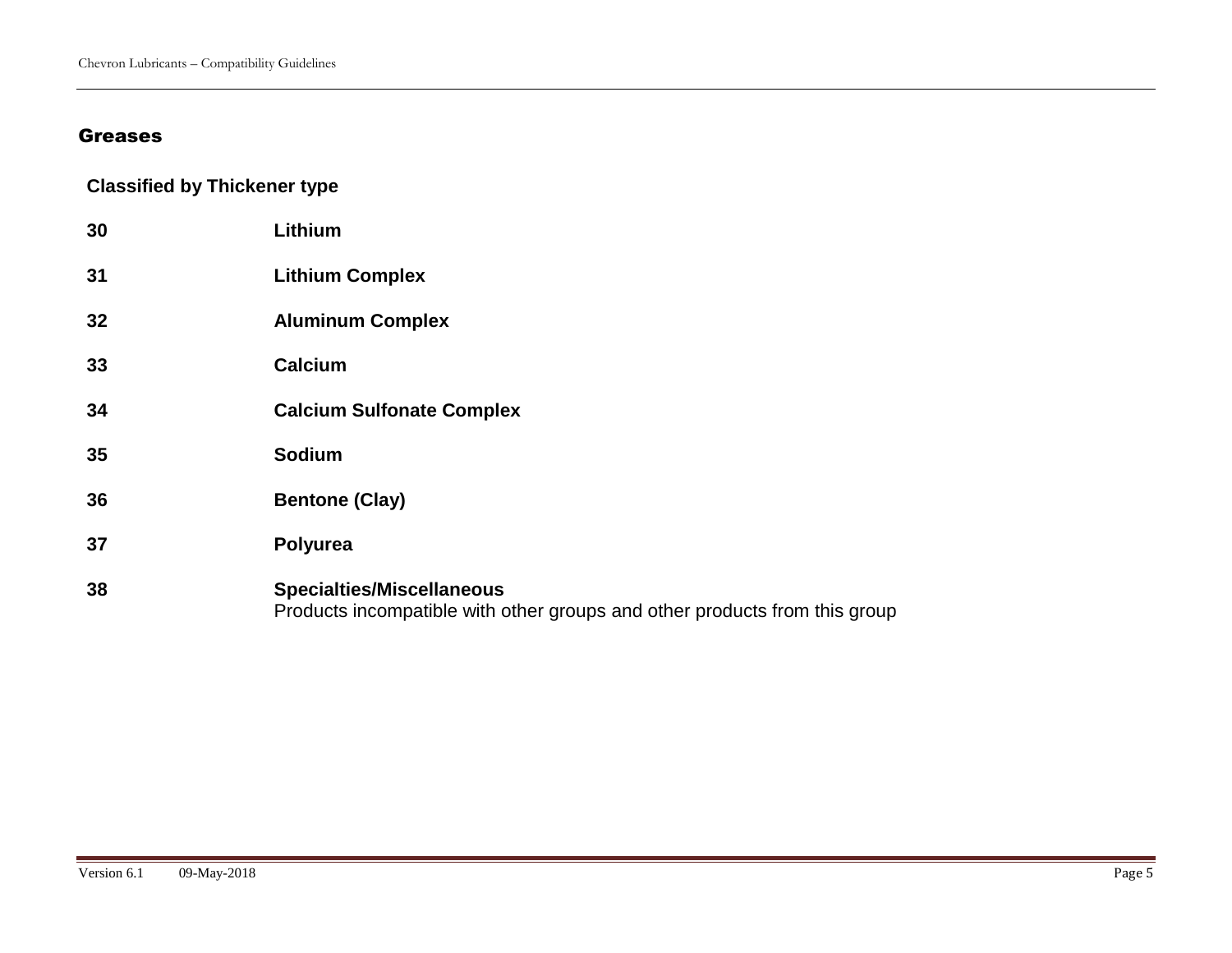# <span id="page-5-0"></span>Compatibility Matrix

Table 1 – Lubricants

|          |    |              |       |       |           |                                   |                |           |           |            | <b>Scheduled Product</b> |                       |            |          |              |          |          |       |       |       |       |
|----------|----|--------------|-------|-------|-----------|-----------------------------------|----------------|-----------|-----------|------------|--------------------------|-----------------------|------------|----------|--------------|----------|----------|-------|-------|-------|-------|
|          |    |              |       |       | 4         | 5                                 | 6              |           | 8         | 9          | 10                       | 11                    | 12         | 13       | 14           | 15       | 16       | 17    | 18    | 19    | 20    |
|          |    | 1.00%        |       | 0.00% | 0.10%     | $ 0.10\%$                         |                | $0.01\%$  | 0.01%     | 0.10%      | 0.01%                    | 0.01%                 | 0.01%      | 0.01%    | 1.00%        | 0.10%    | 0.00%    | 0.01% | 0.01% | 0.01% | 0.00% |
|          |    | $1.00\%$     | 1.00% | 0.10% | 0.10%     | 1.00%                             | 1.00%          | $ 0.10\%$ | 0.01%     | 0.10%      | 1.00%                    | 1.00%                 | 0.01%      | 0.01%    | 1.00%        | $1.00\%$ | 0.00%    | 0.10% | 0.01% | 0.01% | 0.10% |
|          | 3  | $1.00\%$     | 1.00% | 1.00% | $ 0.10\%$ | 1.00%                             | 1.00%          | 1.00%     | .00%      | .00%       | 1.00%                    | 1.00%                 | $ 0.10\%$  | 1.00%    | .00%         | .00%     | 1.00%    | 0.10% | 0.10% |       | 0.10% |
|          |    | 0.01%        | 0.01% | 0.00% | 1.00%     | 0.01%                             | 0.01%          | 0.01%     | $0.00\%$  | 0.01%      | 1.00%                    | 0.01%                 | 0.01%      | 1.00%    | $0.01^\circ$ | 0.10%    | 0.01%    | 0.01% | 0.01% |       | 0.00% |
|          | 5  | 0.10%        |       | 0.00% | 0.10%     |                                   | $1.00\%$ 0.10% |           | 0.10%     | 0.01%      | 1.00%                    | 1.00%                 | 0.01%      | 0.01%    | $ 0.10\% $   | 1.00%    | 0.00%    | 0.01% | 0.01% |       | 0.00% |
|          | 6  | 1.00%        | 0.01% | 0.00% | 0.10%     | 1.00%                             | 1.00%          | 1.00%     | 1.00%     | $ 0.10\%$  |                          | $\sqrt{0.10\%}$ 0.10% | 0.01%      | 0.01%    | 1.00%        | 1.00%    | 0.00%    | 0.01% | 0.01% | 0.01% | 0.00% |
| 5        |    | 1.00%        | 0.01% | 0.00% | 0.10%     | 1.00%                             | 0.01%          | 1.00%     | $ 0.10\%$ | $ 0.10\%$  | $ 0.01\%$                | 0.01%                 | 0.01%      | 0.01%    | 1.00%        | 1.00%    | 0.00%    | 0.01% | 0.01% | 0.01% | 0.00% |
| 릉        | 8  | 0.01%        | 0.01% | 0.00% | 0.01%     | 0.01%                             | 0.01%          | 0.01%     | .00%      | 0.10%      | 1.00%                    | 1.00%                 | 0.01%      | $1.00\%$ | 0.01%        | 0.10%    | 0.10%    | 0.01% | 0.01% |       | 0.00% |
| ဥ        | 9  | 0.10%        | 0.01% | 0.00% | 0.10%     | 0.01%                             | 0.01%          | 0.01%     | 1.00%     | 1.00%      | 1.00%                    | 1.00%                 | 0.01%      | $1.00\%$ | 0.10%        | 0.10%    | 0.10%    | 0.01% | 0.01% | 0.01% | 0.00% |
| <u>a</u> | 10 | $0.01\%$     | 0.01% | 0.00% | 0.01%     | 0.01%                             | 0.01%          | 0.01%     | 0.01%     | 0.01%      |                          | $1.00\%$ 0.10%        | 0.01%      | 0.01%    | 0.01%        | 0.10%    | $0.00\%$ | 0.01% | 0.01% | 0.01% | 0.01% |
| ر<br>د   | 11 | 0.01%        | 0.01% | 0.00% | 0.01%     | 0.01%                             | 0.01%          | 0.01%     | 0.01%     | 0.01%      | 1.00%                    | 1.00%                 | 0.01%      | 0.01%    | 0.01%        | 0.10%    | 0.00%    | 0.01% | 0.01% | 0.01% | 0.01% |
| ە<br>آ   | 12 | $1.00\%$     | 1.00% | 1.00% | 1.00%     | $1.00\%$                          | 1.00%          | $1.00\%$  | .00%      | .00%       | 1.00%                    | 1.00%                 | 1.00%      | 1.00%    | $1.00\%$     | $1.00\%$ | $0.00\%$ | 0.10% | 1.00% | 0.01% | 1.00% |
| ၜႍ       | 13 | 0.01%        | 0.01% | 0.00% | $1.00\%$  | 0.01%                             | 0.01%          | 0.01%     | 1.00%     | 1.00%      | 1.00%                    | 0.01%                 | 0.01%      | 1.00%    | 0.01%        | 0.10%    | 0.01%    | 0.01% | 0.01% | 0.01% | 0.00% |
| Δ.       | 14 | $1.00\%$ $ $ | 0.01% | 0.00% | 0.10%     | $\vert 0.10\% \vert 0.10\% \vert$ |                | 0.01%     | 0.01%     | $ 0.10\% $ | $ 0.01\% $               | 0.01%                 | $ 0.01\% $ | 0.01%    | $1.00\%$     | 0.10%    | 0.01%    | 0.01% | 0.01% | 0.01% | 0.00% |
|          | 15 | 0.10%        |       | 0.00% | 0.10%     | $ 0.10\%$                         | 0.01%          | 0.01%     | 0.01%     | 0.10%      | 0.01%                    | 0.01%                 | 0.01%      | 0.01%    | 0.10%        | 1.00%    | 0.01%    | 0.01% | 0.01% | 0.01% | 0.00% |
|          | 16 | 0.01%        | 0.00% | 0.00% | $0.10\%$  | 0.01%                             | 0.01%          | 0.01%     | 0.01%     | 0.01%      | 0.01%                    | 0.01%                 | 0.01%      | 0.01%    | 0.01%        | 0.01%    | 1.00%    | 0.01% | 0.01% |       | 0.00% |
|          | 17 | 0.01%        | 0.00% | 0.00% | 0.01%     | 0.01%                             | 0.01%          | 0.01%     | 1.00%     | 0.01%      | 0.01%                    | 0.01%                 | 0.01%      | 0.01%    | 0.01%        | 1.00%    | 0.00%    | 1.00% | 0.01% | 0.01% | 0.00% |
|          | 18 | 1.00%        | 1.00% | 1.00% | 1.00%     | 1.00%                             | 1.00%          | 1.00%     | $.00\%$   | .00%       | $.00\%$                  | 1.00%                 | 1.00%      | 1.00%    | 1.00%        | $.00\%$  | 1.00%    | 0.01% | 1.00% |       | 1.00% |
|          | 19 | 0.01%        | 0.01% | 0.01% |           |                                   | 0.01%          | 0.01%     |           | 0.01%      | 0.01%                    | 0.01%                 | 0.01%      | 0.01%    | 0.01%        | 0.01%    | 0.01%    | 0.01% | 0.01% |       | 0.01% |
|          | 20 |              | 0.01% | 0.00% | 1.00%     | 0.01%                             | 0.01%          | 0.01%     | 1.00%     | 0.01%      | 1.00%                    | 0.01%                 | 0.01%      | 1.00%    | 0.01%        | 0.10%    | 0.01%    | 0.01% | 0.01% |       | 1.00% |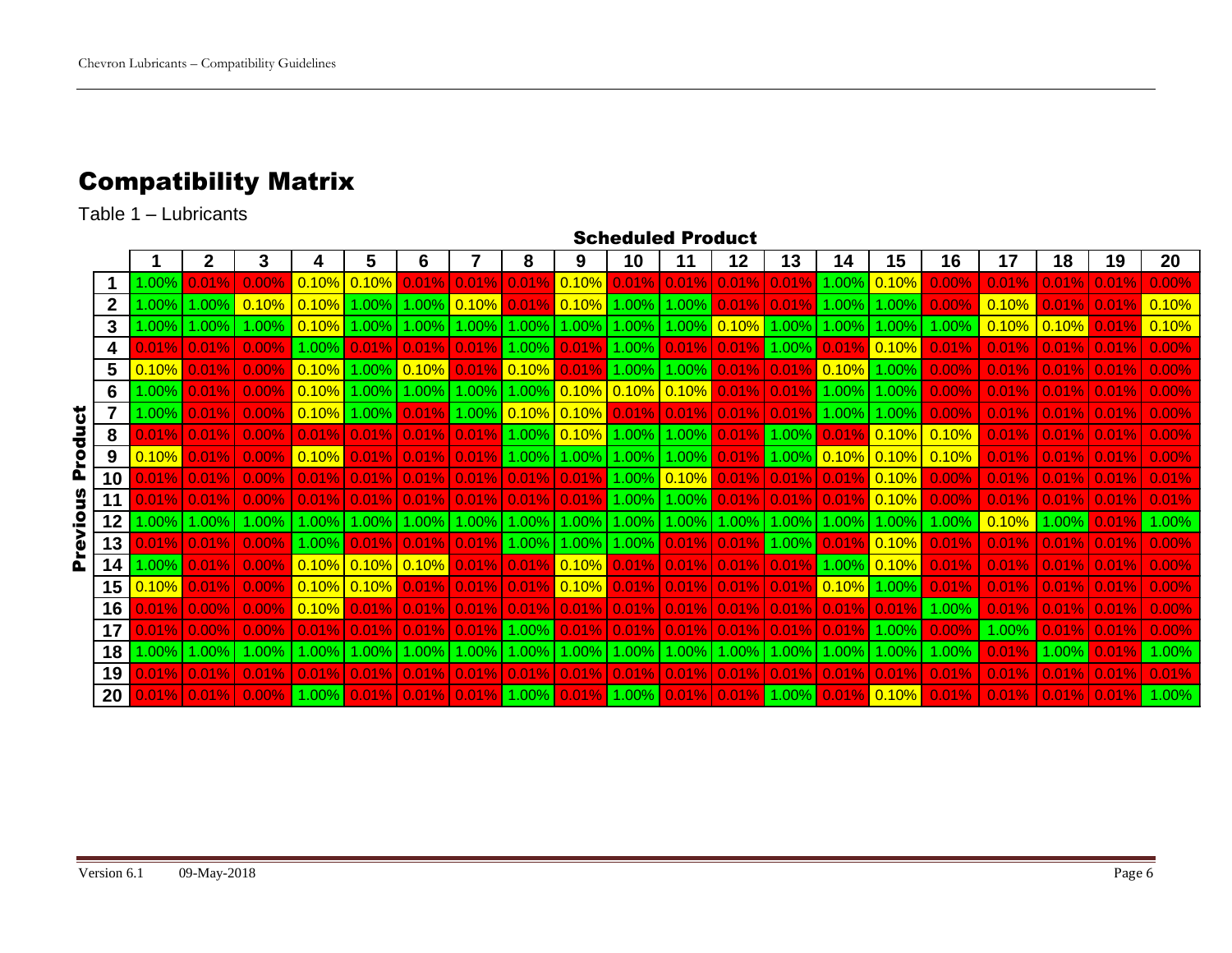# Compatibility Matrix

#### Table 2 – Greases

|          |                                |                                                  |         |                    |                  |         | <b>Scheduled Product</b>               |        |                          |          |                           |
|----------|--------------------------------|--------------------------------------------------|---------|--------------------|------------------|---------|----------------------------------------|--------|--------------------------|----------|---------------------------|
|          |                                |                                                  | 30      | 31                 | 32               | 33      | 34                                     | 35     | 36                       | 37       | 38                        |
|          | <b>Compatibility</b><br>Groups | <b>Grease Compatibility by Thickener</b><br>Type | Lithium | Complex<br>Lithium | Aluminum Complex | Calcium | Complex<br><b>Sulfonate</b><br>Calcium | Sodium | (Clay)<br><b>Bentone</b> | Polyurea | Specialties/Miscellaneous |
|          |                                | 30 Lithium                                       | 5%      | 5%                 | 0.1%             | 5%      | 1%                                     | 0.1%   | 0.1%                     | 1%       | 0.01%                     |
|          |                                | 31 Lithium Complex                               | 5%      | 5%                 | 0.1%             | 1%      | 1%                                     | 0.1%   | 0.1%                     | 1%       | 0.01%                     |
| Previous | 32                             | <b>Aluminum Complex</b>                          | 0.1%    | 0.1%               | 5%               | 0.1%    | 0.1%                                   | 0.1%   | 0.1%                     | 0.1%     | 0.01%                     |
|          |                                | 33 Calcium                                       | 5%      | 1%                 | 0.1%             | 5%      | 1%                                     | 0.1%   | 0.1%                     | 1%       | 0.01%                     |
|          |                                | 34 Calcium Sulfonate Complex                     | 1%      | 1%                 | 0.1%             | 1%      | 5%                                     | 0.1%   | 0.1%                     | 1%       | 0.01%                     |
|          |                                | 35 Sodium                                        | 0.1%    | 0.1%               | 0.1%             | 0.1%    | 0.1%                                   | 5%     | 0.1%                     | 0.1%     | 0.01%                     |
| Product  |                                | 36 Bentone (Clay)                                | 0.1%    | 0.1%               | 0.1%             | 0.1%    | 0.1%                                   | 0.1%   | 5%                       | 0.1%     | 0.01%                     |
|          |                                | 37 Polyurea                                      | 1%      | 1%                 | 0.1%             | 1%      | 1%                                     | 0.1%   | 0.1%                     | 5%       | 0.01%                     |
|          |                                | 38 Specialties/Miscellaneous                     | 0.01%   | 0.01%              | 0.01%            | 0.01%   | 0.01%                                  | 0.01%  | 0.01%                    | 0.01%    | 0.01%                     |

compatible borderline (need to test) incompatible

Remarks:

This table is applicable for blending only. Flushing guidelines for greases are described on item 1 of this document. 5% are normally the heel of the tanks, which means that the kettle do not need to be cleaned if the remaining amount of the compatible grease is less than 5%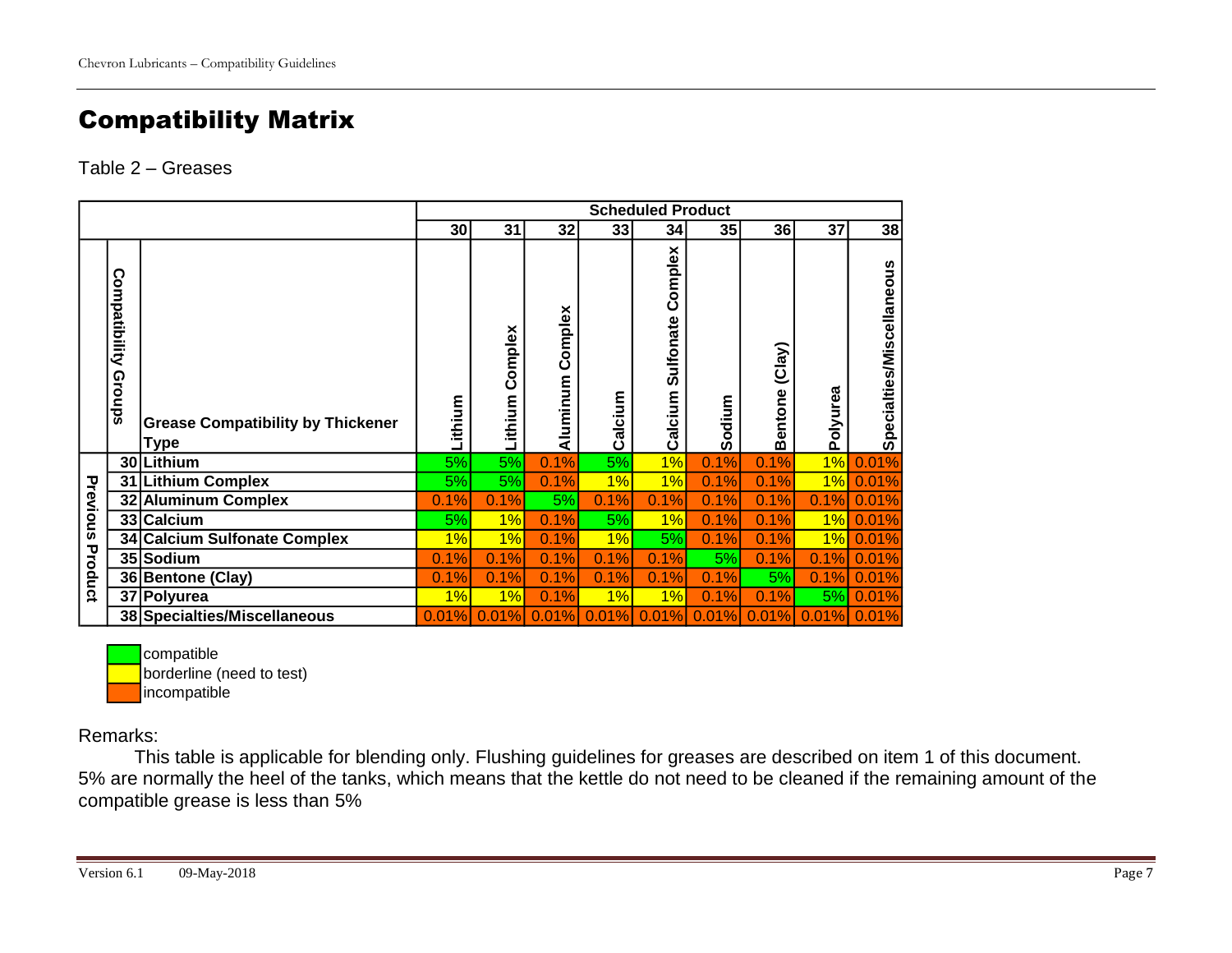#### <span id="page-7-0"></span>Flushing Guidelines

There are several methods available to clean process equipment so that it will not contaminate scheduled products. Three methods of cleaning process equipment are outlined below. These are (1) The Drain/Pig/Purge & Flush Method (2) Displacement Flushing Method and (3) Recirculation Method.

#### 1. Drain/Pig/Purge/Push and Flush Method

The initial step in this method involves first clearing the process equipment as much as possible followed by flushing.

There are 4 ways of clearing the system, which may be used individually or in combination:

- Draining Allowing as much of the previous product as possible to flow from the system.
- Pigging Sending a piece of equipment designed to clean pipes, a "pig", down the line to remove as much of the previous product as possible. This method is only possible for piping.
- Purging Sending air or an inert gas through the system. This may be from the process pump or some other source. This method is most effective for piping.
- Push- applicable for greases only. The previous grease will be pushed by the scheduled grease to be filled until it is (scheduled grease), visually shown in the filling line. It is also recommended that when the scheduled grease starts to show in the filling line, a sample of the scheduled grease is taken and spread in a tile to see if there is any remaining contamination of previous grease.

Note: The time between purging or pigging the system and flushing the system will affect the efficiency of the flushing. Flushing should be performed as soon as possible after the purging/pigging. The sooner the flushing occurs the more evenly the previous product will be distributed around the pipe. As time passes the product will drain down into the lower sections of the equipment making it more difficult to flush away.

When the system has been cleared by the above methods it can be flushed. The volume that will be required to flush the system depends on the compatibility of the products, equipment involved, and this will vary between all plants and equipment.

Flushing is usually done using the scheduled product. However, in the case of products that are very incompatible (0.01% for lubricants and 0.1% for greases) the system should be flushed with base oil.

As a guide to establishing the correct flushing volume the following steps may be used.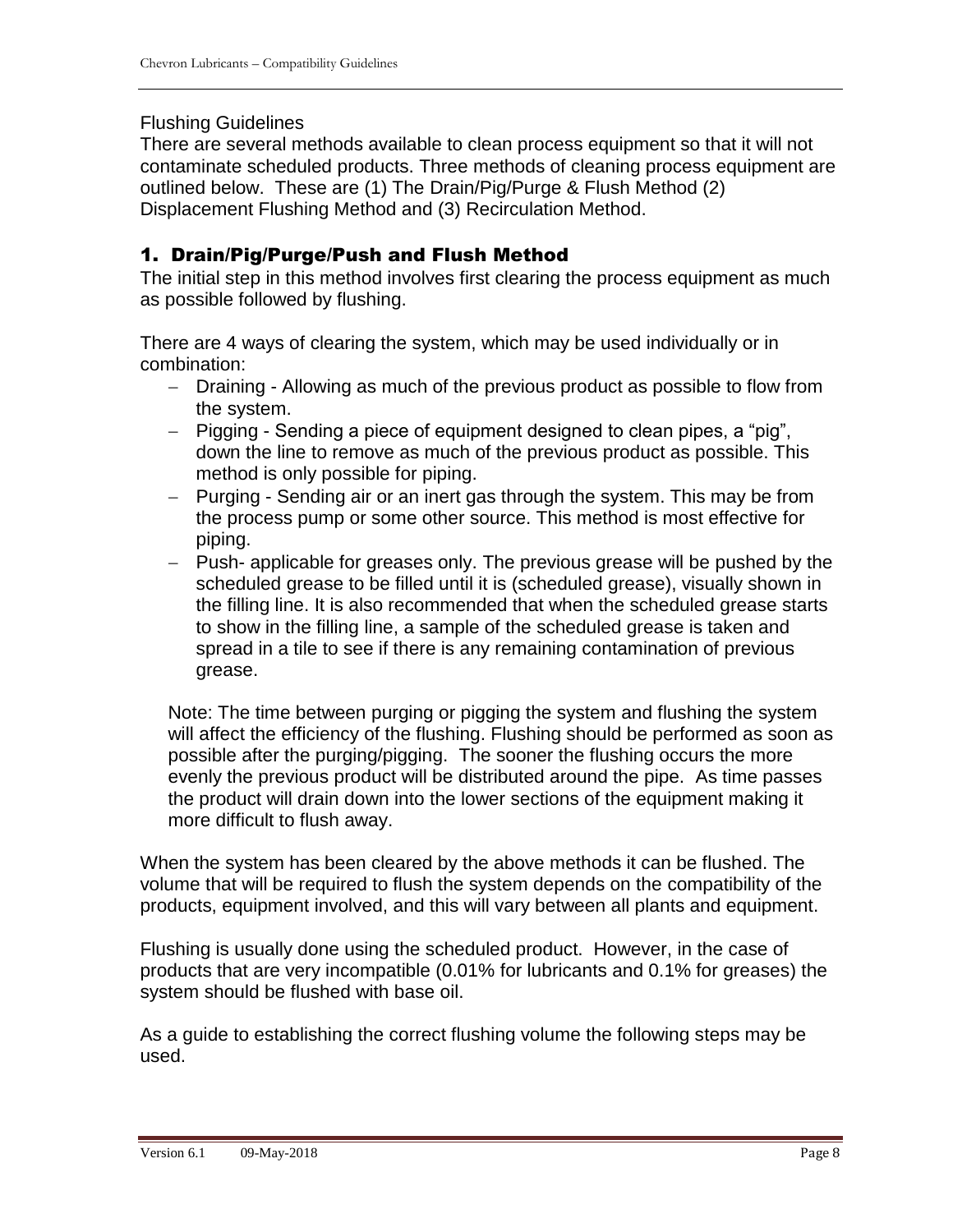#### 1.1 Determination of Flushing Volumes – Retained Product Volume

Calculate the retained product volume (i.e. the amount of the previous product remaining in the process equipment) as follows:

- 1. Calculate the total estimated **System Volume - SV**. Table 3 may be used to estimate the volume of piping and hoses. For pumps and meters use the internal volume if it is known, otherwise use 5 liters (1.3 Gal.) as an estimate.
- 2. Fill the system with product. **It is advisable to** test each viscosity grade since it will have an effect on draining and purging. If this is not feasible use the most viscous product.
- 3. Drain/Pig/Purge the system as per normal procedures and measure the **Drained Volume – DV**
- 4. Calculate the volume retained in the system following flushing. **Retained Product Volume RV = SV – DV**

#### 1.2 Determination of Flushing Volumes – Flush Oil Volume

Once the Retained Product Volume (RV) has been determined, the flushing oil volume required can be determined. This is based on the compatibility of the previous and scheduled product as follows:

• **Same product name and same grade – No flushing required** When the previous and scheduled product are the same no flushing is required, however the change over from one batch to another should be controlled to ensure batch identity is retained.

#### • **Same product name but different grade**

e.g. Rando HD 68 follows Rando HD 32

When two products have the same product name but a different viscosity grade, flushing is required. This is to ensure that the previous product does not change the viscosity of the scheduled product more than production specifications allow. Flush with a volume of scheduled product equal to the Retained Product Volume – **1 x RV**

- **Different product names, but the products are in the same compatibility group or the level of incompatibility is 1% from Table 1.** e.g. Delo 400 SAE 40 follows Havoline Formula SAE 15W-40. Flushing should ensure that contamination of the scheduled product by the previous product is less than 1%. Flush with a volume of scheduled product equal to twice the Retained Product Volume – **2 x RV**
- **Products from different compatibility groups**  Determine the level of incompatibility (0.1, 0.01, 0.00 %) from Table 1.
	- For 0.1 % flush with a volume of scheduled product equal to three times the Retained Product Volume – **3 x RV**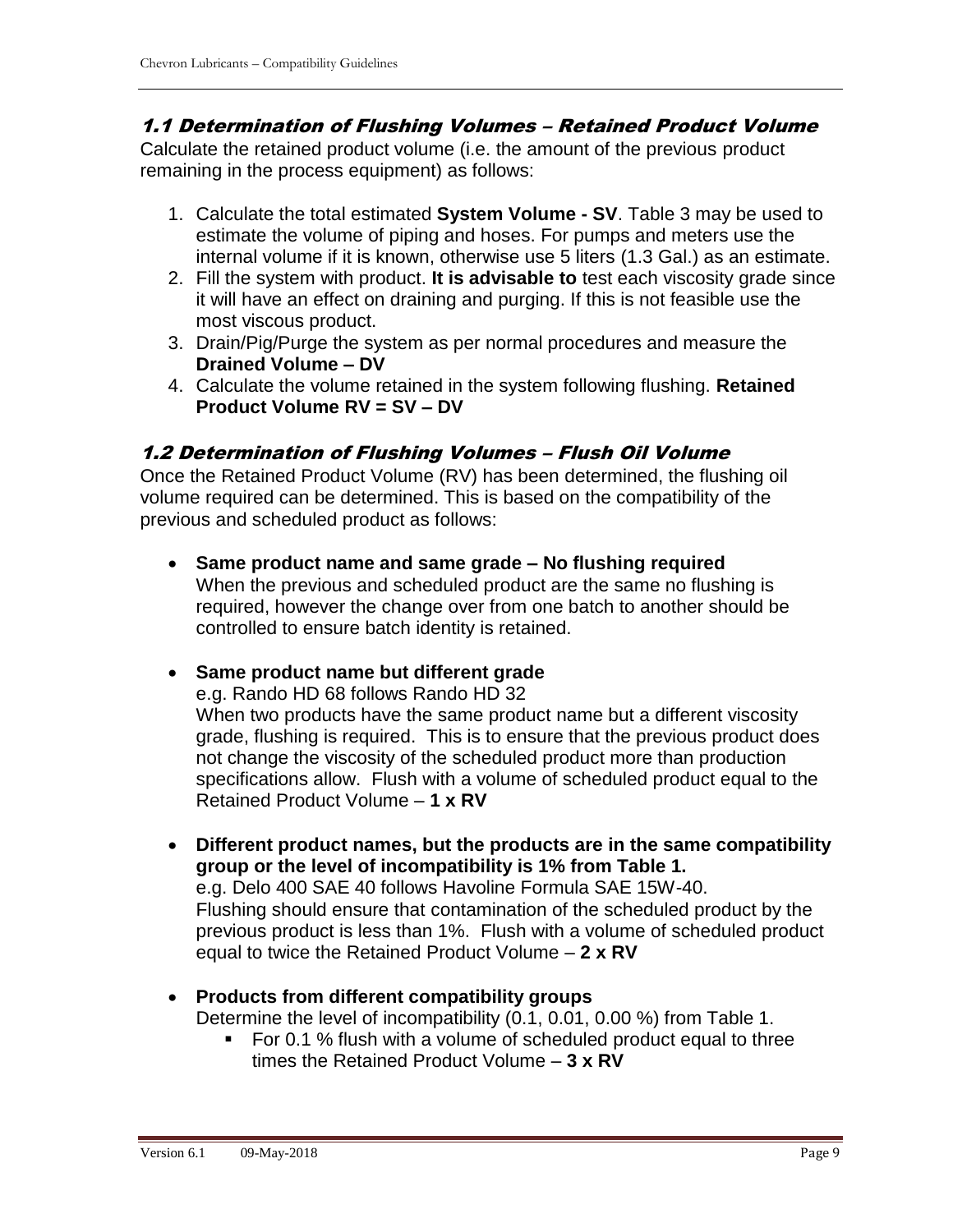• For 0.01 and 0.00 % flush with a volume of base oil equal to three times the Retained Product Volume – **3 x RV** followed by a volume of scheduled product equal to the Retained Product Volume – **1 x RV**.

### 1.3 Verification of Flushing Volumes

Before this procedure is implemented, the amounts of flushing oil estimated above should be verified with product testing, following these steps:

- Conduct a test flush using an amount of flushing oil equal to the estimated flushing volume.
- Take a sample from the equipment outlet and have it tested in the laboratory. If the results are off specification increase the volume used to flush and repeat the test flush until the samples are on test.
- Record and document this volume in the plant quality management system and use it for future production.

### 1.4 Flushing Operations Using the Drain, Pig, Purge Method

Once the flush oil volume has been determined and verified as described in 1.1 – 1.3 above, the system may be flushed as a part of normal operation as outlined below:

- 1. Drain, Purge or Pig the equipment as normal.
- 2. Use the flushing volume determined above to flush the system.
- 3. If the compatibility matrix indicates that the products cannot be contaminated above 0% or 0.01% then a sample of flushing oil shall be taken when flushing is complete. This sample shall be tested in the laboratory to confirm the effectiveness of the flushing.
- 4. Equipment is now ready to be used with the Scheduled Product.
- 5. Deliver the Scheduled Product.
- 6. Sample the Scheduled Product first out of equipment and test. This is to ensure that the correct product has been transferred and that the product has not been contaminated by the previous product. As an indication of the tests that may be run consult [Reasons for Incompatibility](#page-12-1) (Table 4). This section outlines the reasons for incompatibility between products. These reasons for incompatibility are the most likely way the product will become off specification as a result of contamination with the previous product. For example, if the reason for contamination is given as zinc and calcium, conduct tests on the zinc and calcium levels of the scheduled product to ensure that contamination limits have not been exceeded.

#### 2. Displacement Flushing Method

Displacement flushing is flushing the system by pushing out the previous product with the scheduled product, without the use of draining, air blowing or pigging. This method results in a mixture where the two products meet. **Note:** *This method is only suitable when the scheduled and previous products are compatible and should only be used for piping and filling equipment.* The mixture is not to be sold as Chevron branded lubricant but may be segregated by compatibility group and worked off into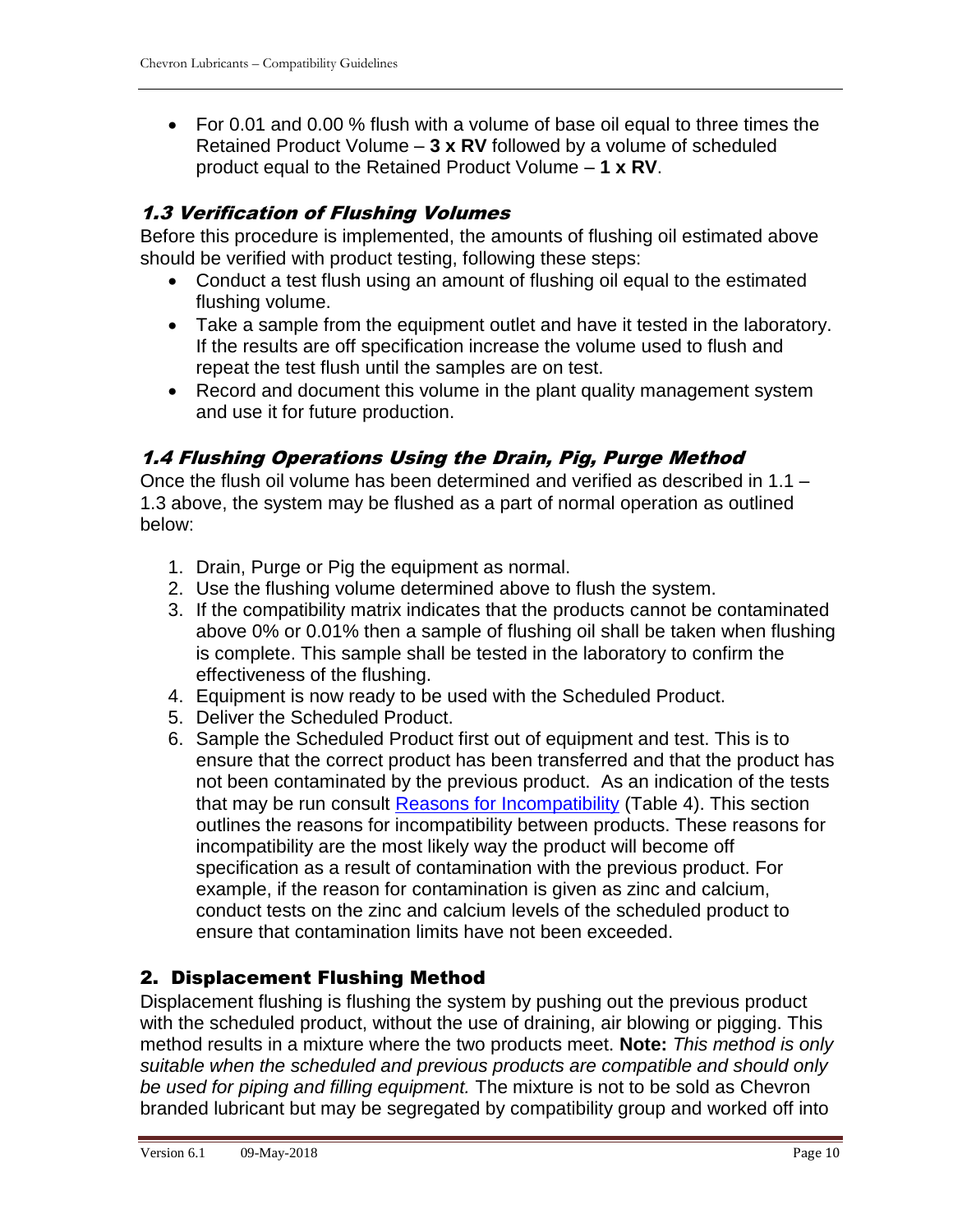future blends of suitable products. Plants should seek guidance from PLCM's MLS teams on how the mixed oil is to be used in blends.

The steps for this process are:

- 1. Calculate the total estimated **system volume – SV**. Table 3 may be used to estimate the volume of piping and hoses. For pumps and meters use the internal volume if it is known, otherwise use 5 liters (1.3 Gal.) as an estimate.
- 2. Set the meter to short the (previous) product run by the transfer system capacity minus 10 Liters (3 Gallons). For example, if the transfer system holds 50 Liters (12 gallons), set the meter for 40 Liters (10 Gallons) short of the desired transfer amount. To deliver 10000 Liters of product, set the meter for 9960 Liters.
- 3. Transfer the (previous) product (9960 Liters in this example).
- 4. Set the intake manifold for the next (scheduled) product, leaving the outlet at the previous product. Set the meter stop for the remaining amount, 40 Liters in this example. Pump this quantity of the next (scheduled) product. This will displace the previous product, leaving the system almost full of the scheduled product – with a mixture of the two products near the end of the product hose.
- 5. Switch the outlet to the flush oil system or container and discharge 30 Liters to remove the mixture of the two products. The volume required to be flushed will vary based on the previous and scheduled products compatibility, viscosity, pipe diameter, pipe length.
- 6. Switch the outlet to the scheduled product system and deliver scheduled product.
- 7. Sample scheduled product first out of the equipment and test. This is to ensure that the correct product has been transferred and that the product has not been contaminated by the previous product. As an indication of the tests that may be run consult [Reasons for Incompatibility.](#page-12-1) This section outlines the reasons for incompatibility between products. These reasons for incompatibility are the most likely way the product will become off specification as a result of contamination with the previous product. For example, if the reason for contamination is given as zinc and calcium, conduct tests on the zinc and calcium levels of the scheduled product to ensure that contamination limits have not been exceeded.

### 3. Recirculation Method

The recirculation method is often used in filling lines as a fast and simple method of preparing the line for a scheduled product. This method requires a second line to be in place that returns from the end of the line delivering product to the storage vessel where the scheduled product is stored. Caution must be taken to ensure that contamination is not above the maximum allowable level.

To ensure that the maximum allowable contamination is not exceeded the amount of the previous product in the system should be calculated. The amount of the previous product in the system – **RV** can be determined as in section 1.1 above. If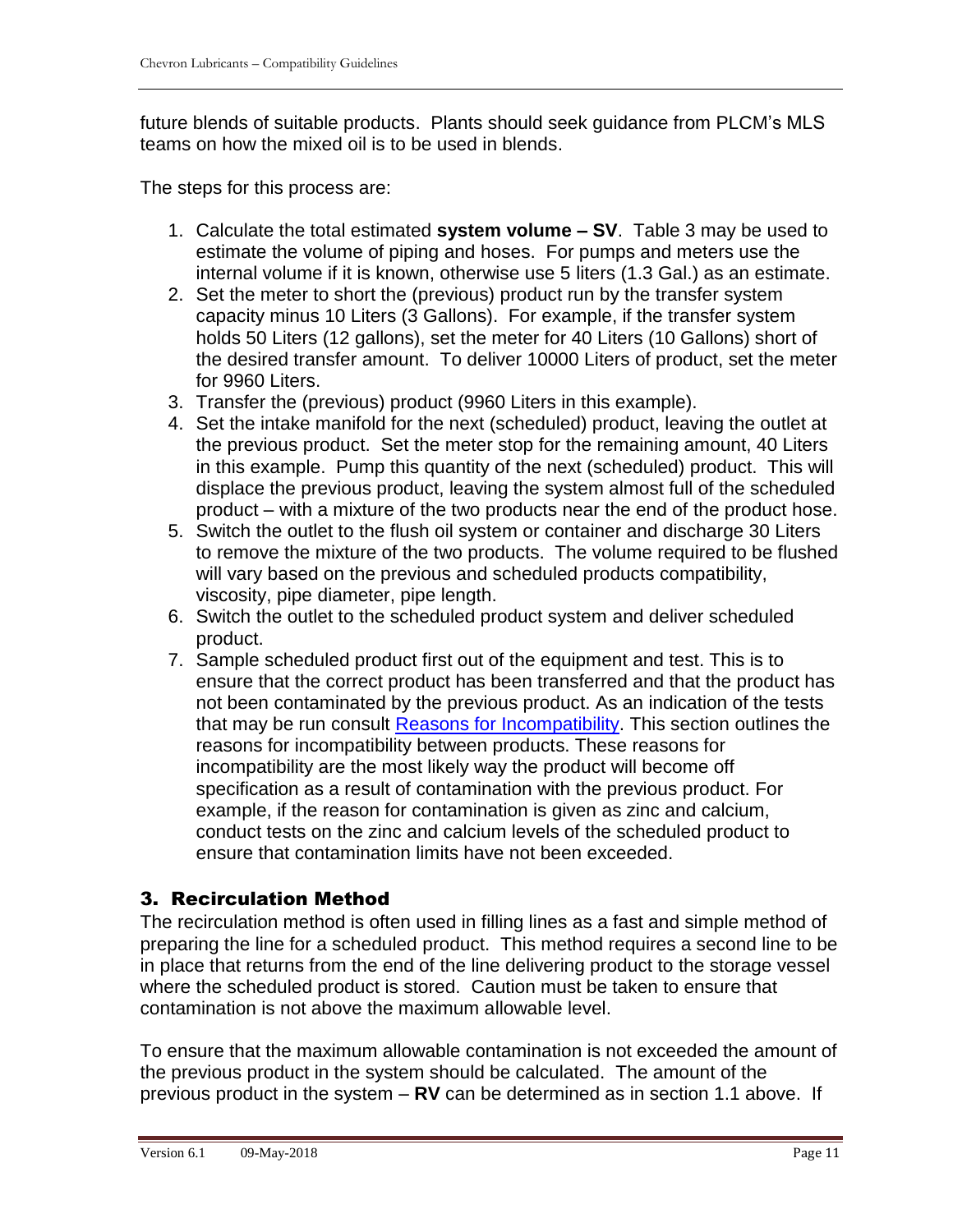the previous product was used to flush the lines of the product before it, then both the delivery and return lines will contain the previous product. The retained product volume should be calculated for both the delivery and return line.

Once the retained product volume is known, it should be used to calculate the amount of product in the lines as a percentage of the scheduled product in the tank. If this percentage does not exceed the maximum allowable contamination then this method may be used.

x100 Retained product as % of tank volume  $= \left(\frac{RV}{Volume \text{ in Storage Tank}}\right)$ J  $\backslash$  $\overline{\phantom{a}}$  $\setminus$ ſ  $=$ 

To ensure the scheduled product meets specification it is important that the contaminated product that returns to the tank during flushing is mixed through the scheduled product prior to filling. If not properly mixed there will be locations within the blend of high contamination concentration that will lead to off specification products.

The recirculation method steps follow:

- 1. When the previous product has been delivered, drain, pig or purge the line as equipment permits.
- 2. Once the line is as clear as possible it is set to return product to the storage tank via the return line.
- 3. The scheduled product is sent through the line clearing any of the previous product and carrying it back to the tank.
- 4. Once flushing with the scheduled product has been completed the product is delivered as normal.

| Pipe Inside Diameter | Volume Per Linear Foot | Pipe Inside Diameter | Volume Per Linear Meter |
|----------------------|------------------------|----------------------|-------------------------|
| <b>Inches</b>        | gals                   | cm                   | liters                  |
| 2                    | 0.16                   | 5.08                 | 2.03                    |
| 3                    | 0.37                   | 7.62                 | 4.56                    |
| 4                    | 0.66                   | 10.16                | 8.11                    |
| 5                    | 1.03                   | 12.7                 | 12.67                   |
| 6                    | 1.48                   | 15.24                | 18.24                   |
| 7                    | 2.02                   | 17.78                | 24.83                   |
| 8                    | 2.64                   | 20.32                | 32.43                   |
| 9                    | 3.34                   | 22.86                | 41.5                    |
| 10                   | 4.12                   | 25.4                 | 50.68                   |
| 11                   | 4.98                   | 27.94                | 61.32                   |
| 12                   | 5.93                   | 30.48                | 72.98                   |

Table 3 - Volumes of pipes for given diameters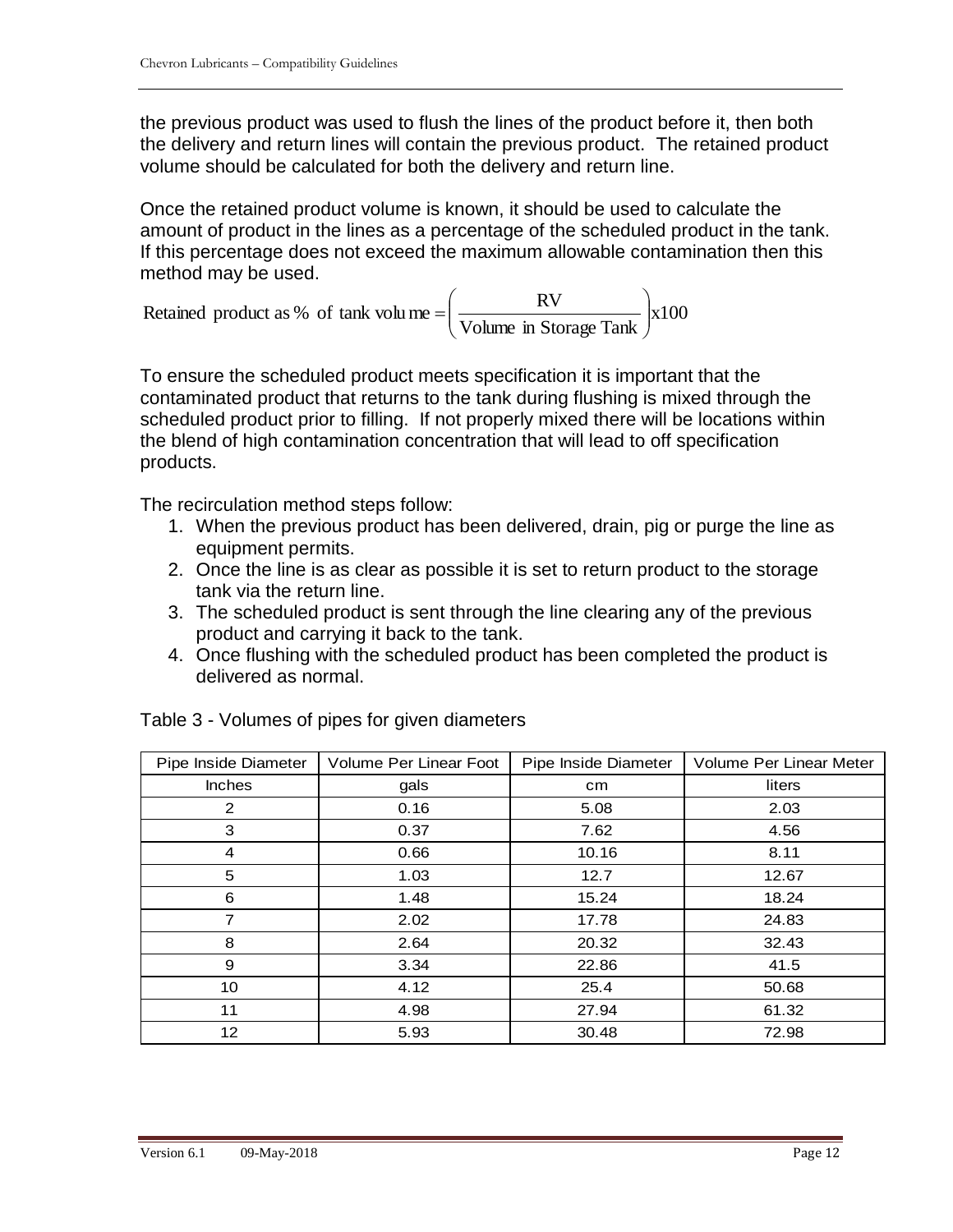| <b>SCHEDULED</b> | $1$ unique<br><b>TROGOOTIO TOT THOOTHPOGIOTIC</b> |                                                                                 | <b>INCOMPATIBLE PREVIOUS</b>                                                                                                                                                                                                                                                                                                                                                                            | <b>REASONS FOR</b>                                                                                                                                                                       |
|------------------|---------------------------------------------------|---------------------------------------------------------------------------------|---------------------------------------------------------------------------------------------------------------------------------------------------------------------------------------------------------------------------------------------------------------------------------------------------------------------------------------------------------------------------------------------------------|------------------------------------------------------------------------------------------------------------------------------------------------------------------------------------------|
|                  | PRODUCT GROUPS                                    |                                                                                 | PRODUCT GROUPS                                                                                                                                                                                                                                                                                                                                                                                          | <b>INCOMPATIBILITY</b>                                                                                                                                                                   |
| Group<br>1       | Product Group<br>Zinc-Containing Engine Oils      | Group<br>4)<br>8)<br>9)<br>10)<br>11)<br>13)<br>15)<br>16)                      | <b>Product Group</b><br><b>Automotive Gear Oils</b><br>Dark Oils With Tackifier and/or<br>Light Oils With Tackifier and/or<br>Metalworking Fluid With Active<br>Metalworking Fluid With Inactive<br>Metalworking Fluids (Chlorine<br>Marine Engine Oils<br>Soluble Oils                                                                                                                                 | A/B & S<br>Tac<br>Tac<br><b>CI &amp; A/B</b><br>CI & A/B<br>$\mathbb S$<br>Ca &Zn<br>A/B                                                                                                 |
| $\overline{c}$   | Compressor / Circulating / Hydraulic Oil          | 1)<br>4)<br>5)<br>6)<br>7)<br>8)<br>9)<br>10)<br>11)<br>13)<br>16)<br>17)       | Zinc-Containing Engine Oils<br><b>Automotive Gear Oils</b><br><b>Transmission Fluids</b><br>Ashless Engine Oils<br>Railroad Oils and Other Zinc-Free<br>Dark Oils With Tackifier and/or<br>Light Oils With Tackifier and/or<br>Metalworking Fluid With Active<br>Metalworking Fluid With Inactive<br>Metalworking Fluids (Chlorine<br>Soluble Oils<br>Dexron / Mercon ATF                               | Ca & Dem<br>A/B & S<br>Dem, Dye<br>Dem<br>Ca & Dem<br>Tac, A/B & Col<br>Tac, A/B<br>CI & A/B<br><b>CI &amp; A/B</b><br>S<br>Dem<br>Dem & Dye                                             |
| 3                | Turbine and R&O Oils                              | 1)<br>2)<br>4)<br>5)<br>6)<br>7)<br>8)<br>9)<br>10)<br>11)<br>13)<br>16)<br>17) | Zinc-Containing Engine Oils<br>Compressor / Circulating /<br><b>Automotive Gear Oils</b><br><b>Transmission Fluids</b><br>Ashless Engine Oils<br>Railroad Oils and Other Zinc-Free<br>Dark Oils With Tackifier and/or<br>Light Oils With Tackifier and/or<br>Metalworking Fluid With Active<br>Metalworking Fluid With Inactive<br>Metalworking Fluids (Chlorine<br>Soluble Oils<br>Dexron / Mercon ATF | Ca, Zn & Dem<br>Zn & Ca<br>$A/B$ & $S$<br>Dye, Dem & Zn<br><b>Dem</b><br>Ca & Dem<br>Tac, A/B & Col<br>Tac, A/B<br><b>CI &amp; A/B</b><br>CI & A/B<br>$\mathbb S$<br>Dem<br>Dem, Dye, Zn |
| 4                | <b>Automotive Gear Oils</b>                       | 1)<br>2)<br>3)<br>5)<br>6)<br>7)<br>8)<br>9)<br>10)<br>11)<br>16)<br>17)        | Zinc-Containing Engine Oils<br>Compressor / Circulating /<br>Turbine and R&O Oils<br><b>Transmission Fluids</b><br>Ashless Engine Oils<br>Railroad Oils and Other Zinc-Free<br>Dark Oils With Tackifier and/or<br>Light Oils With Tackifier and/or<br>Metalworking Fluid With Active<br>Metalworking Fluid With Inactive<br>Soluble Oils<br>Dexron/ Mercon ATF                                          | A/B<br>A/B<br>A/B<br>Dye & A/B<br>A/B<br>A/B<br>Tac<br>Tac<br>СI<br>CI<br>Ba<br>A/B & Dye                                                                                                |
| 5                | <b>Transmission Fluids</b>                        | 1)<br>4)<br>8)<br>9)<br>10)<br>11)<br>13)<br>16)<br>17)                         | Zinc-Containing Engine Oil<br><b>Automotive Gear Oils</b><br>Dark Oils With Tackifier and/or<br>Light Oils With Tackifier and/or<br>Metalworking Fluid With Active<br>Metalworking Fluid With Inactive<br>Metalworking Fluids (Chlorine<br>Soluble Oils<br>Dexron / Mercon ATF                                                                                                                          | Vis<br>A/B & S<br>A/B & Tac<br>A/B & Tac<br><b>CI &amp; A/B</b><br>CI & A/B<br>S<br>A/B<br>VI                                                                                            |

<span id="page-12-1"></span><span id="page-12-0"></span>Table 4 - Reasons for Incompatibility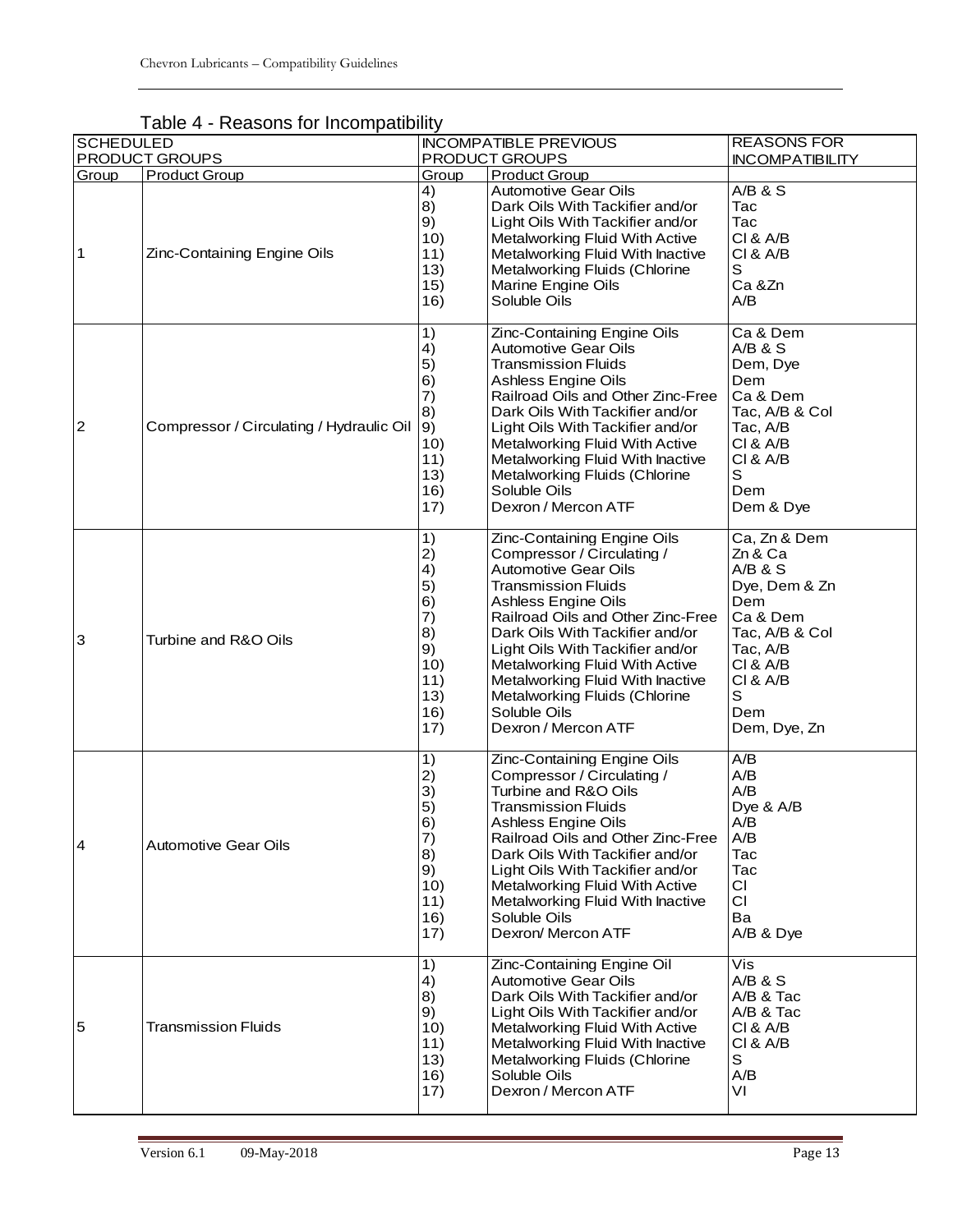| <b>SCHEDULED</b> |                                             |                                                                              | <b>INCOMPATIBLE PREVIOUS</b>                                                                                                                                                                                                                                                                                                                                              | <b>REASONS FOR</b>                                                                                                   |
|------------------|---------------------------------------------|------------------------------------------------------------------------------|---------------------------------------------------------------------------------------------------------------------------------------------------------------------------------------------------------------------------------------------------------------------------------------------------------------------------------------------------------------------------|----------------------------------------------------------------------------------------------------------------------|
|                  | <b>PRODUCT GROUPS</b>                       |                                                                              | PRODUCT GROUPS                                                                                                                                                                                                                                                                                                                                                            | <b>INCOMPATIBILITY</b>                                                                                               |
| Group<br>6       | <b>Product Group</b><br>Ashless Engine Oils | Group<br>1)<br>4)<br>5)<br>7)<br>8)<br>9)<br>10)<br>11)<br>13)<br>16)<br>17) | <b>Product Group</b><br>Zinc-Containing Engine Oils<br><b>Automotive Gear Oils</b><br><b>Transmission Fluids</b><br>Railroad Oils and Other Zinc-Free<br>Dark Oils With Tackifier and/or<br>Light Oils With Tackifier and/or<br>Metalworking Fluid With Active<br>Metalworking Fluid With Inactive<br>Metalworking Fluids (Chlorine<br>Soluble Oils<br>Dexron/ Mercon ATF | Ca & Zn<br>A/B & S<br>Dye & Zn<br>Сa<br>Tac & A/B<br>Tac & A/B<br>S, CI & A/B<br>S, CI & A/B<br>S<br>A/B<br>Dye & Zn |
| 7                | Railroad Oils and Other Zinc-Free Oils      | 1)<br>4)<br>5)<br>8)<br>9)<br>10)<br>11)<br>13)<br>16)<br>17)                | Zinc-Containing Engine Oils<br>Automotive Gear Oils<br><b>Transmission Fluids</b><br>Dark Oils With Tackifier and/or<br>Light Oils With Tackifier and/or<br>Metalworking Fluid With Active<br>Metalworking Fluid With Inactive<br>Metalworking Fluids (Chlorine<br>Soluble Oils<br>Dexron/ Mercon ATF                                                                     | Zn<br>A/B & S<br>Dye & Zn<br>Tac & A/B<br>Tac & A/B<br>S, CI & A/B<br>S, CI & A/B<br>$\mathbb S$<br>A/B<br>Dye & Zn  |
| 8                | Dark Oils With Tackifier and/or Tallow      | 1)<br>2)<br>10)<br>11)<br>16)                                                | Zinc-Containing Engine Oils<br>Compressor / Circulating /<br>Metalworking Fluid With Active<br>Metalworking Fluid With Inactive<br>Soluble Oils                                                                                                                                                                                                                           | A/B<br>A/B<br>S & CI<br><b>S &amp; CI</b><br>A/B                                                                     |
| 9                | Light Oils With Tackifier and/or Tallow     | 1)<br>2)<br>5)<br>6)<br>7)<br>10)<br>11)<br>16)<br>17)                       | Zinc-Containing Engine Oils<br>Compressor / Circulating /<br><b>Transmission Fluid</b><br><b>Ashless Engine Oils</b><br>Railroad Oils and Other Zinc-Free<br>Metalworking Fluid With Active<br>Metalworking Fluid With Inactive<br>Soluble Oils<br>Dexron/ Mercon ATF                                                                                                     | A/B<br>A/B<br>Dye<br>A/B<br>A/B<br>CI<br>CI<br>A/B<br>Dye                                                            |
| 10               | Metalworking Fluid With Active Sulfur       | 1)<br>6)<br>7)<br>16)                                                        | Zinc-Containing Engine Oils<br>Ashless Engine Oils<br>Railroad Oils and Other Zinc-Free<br>Soluble Oils                                                                                                                                                                                                                                                                   | A/B, Ca & Dem<br>A/B & Dem<br>A/B, Ca & Dem<br>A/B                                                                   |
| 11               | Metalworking Fluid With Inactive Sulfur     | 1)<br>4)<br>6)<br>7)<br>10)<br>13)<br>16)                                    | Zinc-Containing Engine Oils<br><b>Automotive Gear Oils</b><br>Ashless Engine Oils<br>Railroad Oils and Other Zinc-Free<br>Metalworking Fluid With Active<br>Metalworking Fluids (Chlorine<br>Soluble Oils                                                                                                                                                                 | A/B, Ca & Dem<br>s<br>A/B & Dem<br>A/B, Ca & Dem<br>s<br>S<br>A/B                                                    |
| 12               | Base Oils +/- FI, VII, PPD                  | All                                                                          |                                                                                                                                                                                                                                                                                                                                                                           | Must be Additive Free                                                                                                |
| 13               | Metalworking Fluids (Chlorine Free)         | 1)<br>2)<br>5)<br>6)<br>7)<br>10)<br>11)<br>16)<br>17)                       | Zinc-Containing Engine Oils<br>Compressor / Circulating /<br><b>Transmission Fluid</b><br>Ashless Engine Oils<br>Railroad Oils and Other Zinc-Free<br>Metalworking Fluid With Active<br>Metalworking Fluid With Inactive<br>Soluble Oils<br>Dexron/ Mercon ATF                                                                                                            | A/B<br>A/B<br>Dye<br>A/B<br>A/B<br>СI<br>CI<br>A/B<br>Dye                                                            |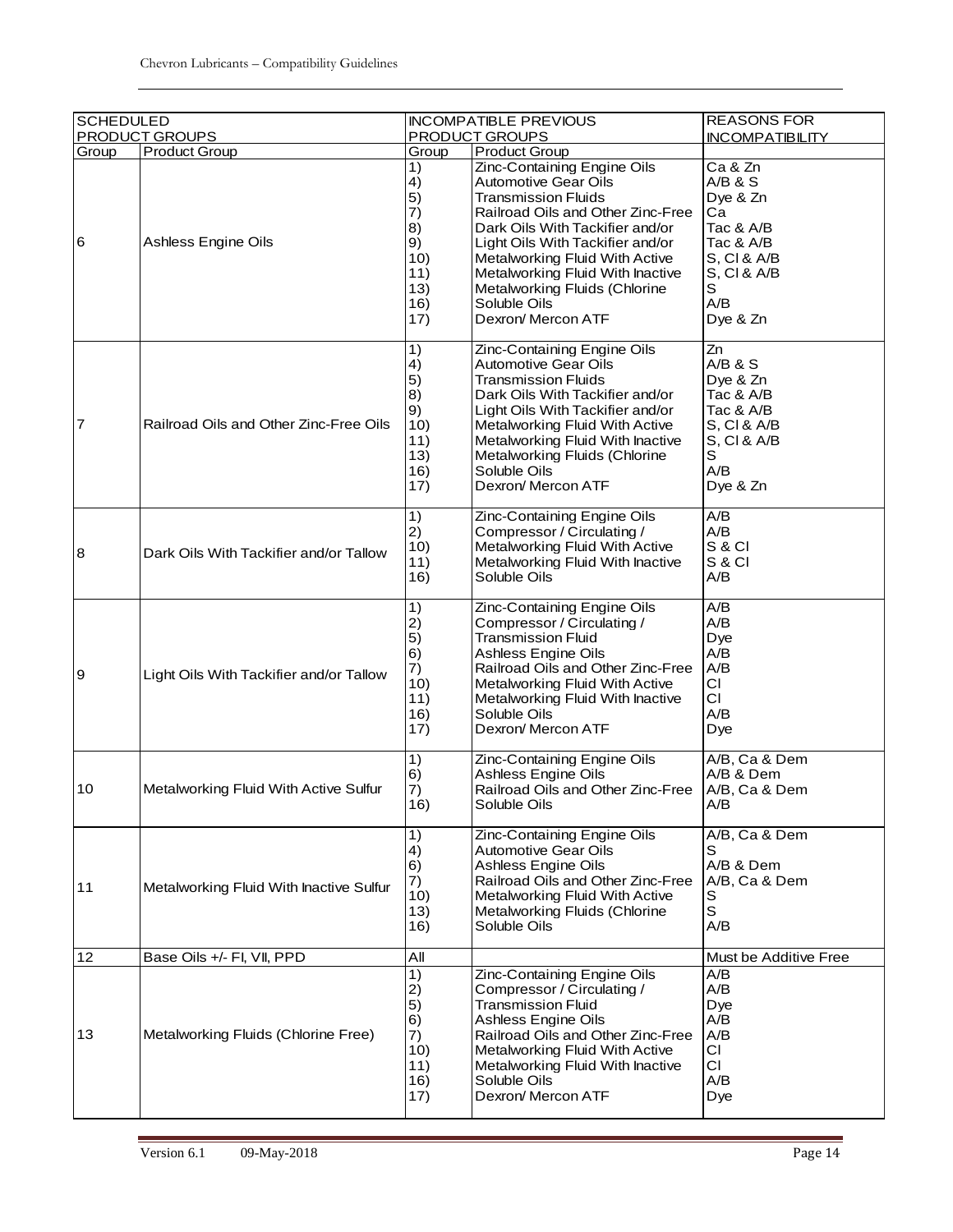| <b>SCHEDULED</b> |                                   |                                                                                       | <b>INCOMPATIBLE PREVIOUS</b>                                                                                                                                                                                                                                                                                                                                                                                                  | <b>REASONS FOR</b>                                                                                                                                  |
|------------------|-----------------------------------|---------------------------------------------------------------------------------------|-------------------------------------------------------------------------------------------------------------------------------------------------------------------------------------------------------------------------------------------------------------------------------------------------------------------------------------------------------------------------------------------------------------------------------|-----------------------------------------------------------------------------------------------------------------------------------------------------|
|                  | PRODUCT GROUPS                    |                                                                                       | PRODUCT GROUPS                                                                                                                                                                                                                                                                                                                                                                                                                | <b>INCOMPATIBILITY</b>                                                                                                                              |
| Group            | <b>Product Group</b>              | Group<br>4)                                                                           | <b>Product Group</b><br>Automotive Gear Oils                                                                                                                                                                                                                                                                                                                                                                                  | $A/B$ & $S$                                                                                                                                         |
| 14               | Low SAPS PCMO                     | 8)<br>9)<br>10)<br>11)<br>13)<br>15)<br>16)                                           | Dark Oils With Tackifier and/or<br>Light Oils With Tackifier and/or<br>Metalworking Fluid With Active<br>Metalworking Fluid With Inactive<br>Metalworking Fluids (Chlorine<br>Marine Engine Oils<br>Soluble Oils                                                                                                                                                                                                              | Tac<br>Tac<br>CI & A/B<br>CI & A/B<br>$\mathbb S$<br>Ca & Zn<br>A/B                                                                                 |
| 15               | Marine Engine Oils                | 1)<br>4)<br>8)<br>9)<br>10)<br>11)<br>13)<br>14)<br>16)                               | Zinc-Containing Engine Oils<br>Automotive Gear Oils<br>Dark Oils With Tackifier and/or<br>Light Oils With Tackifier and/or<br>Metalworking Fluid With Active<br>Metalworking Fluid With Inactive<br>Metalworking Fluids (Chlorine<br>Low SAPS PCMO<br>Soluble Oils                                                                                                                                                            | Ca & Zn<br>A/B & S<br>Tac<br>Tac<br><b>CI &amp; A/B</b><br><b>CI &amp; A/B</b><br>$\mathbf S$<br>Ca & Zn<br>A/B                                     |
| 16               | Soluble Oils                      | 1)<br>2)<br>4)<br>5)<br>6)<br>7)<br>8)<br>9)<br>10)<br>11)<br>17)                     | Zinc-Containing Engine Oils<br>Compressor / Circulating /<br><b>Automotive Gear Oils</b><br><b>Transmission Fluids</b><br><b>Ashless Engine Oils</b><br>Railroad Oils and Other Zinc-Free<br>Dark Oils With Tackifier and/or<br>Light Oils With Tackifier and/or<br>Metalworking Fluid With Active<br>Metalworking Fluid With Inactive<br>Dexron / Mercon ATF                                                                 | Zn & Ca<br>Zn & Ca<br>S & SEU<br>Dye & Zn<br><b>SEU</b><br>Ca<br>Tac & A/B<br>Tac & A/B<br>СI<br>СI<br>Dye                                          |
| 17               | Dexron / Mercon ATF               | 1)<br>2)<br>3)<br>4)<br>5)<br>6)<br>7)<br>8)<br>9)<br>10)<br>11)<br>12)<br>13)<br>16) | Zinc-Containing Engine Oils<br>Compressor / Circulating /<br>Turbine and R&O Oils<br>Automotive Gear Oils<br><b>Transmission Fluid</b><br>Ashless Engine Oils<br>Railroad Oils and Other Zinc-Free<br>Dark Oils With Tackifier and/or<br>Light Oils With Tackifier and/or<br>Metalworking Fluid With Active<br>Metalworking Fluid With Inactive<br>Base Oils +/- FI, VI, PPD<br>Metalworking Fluids (Chlorine<br>Soluble Oils | Vis & Zn<br>Vis & Zn<br>Vis<br>$A/B$ & $S$<br>VI&Ca<br>Vis & VI<br>Vis<br>A/B & Tac<br>A/B & Tac<br>S, CI & A/B<br>CI & A/B<br>Vis & VI<br>S<br>Dem |
| 18               | Biodegradable Oils                | All                                                                                   |                                                                                                                                                                                                                                                                                                                                                                                                                               | Must be Additive Free                                                                                                                               |
| 19               | Specialties / Miscellaneous       | All                                                                                   |                                                                                                                                                                                                                                                                                                                                                                                                                               | May be contaminated by<br>all groups.                                                                                                               |
| 20               | <b>Industrial Gear Lubricants</b> | 1)<br>2)<br>3)<br>4)<br>5)<br>6)<br>7)<br>8)<br>9)<br>10)<br>11)<br>16)<br>17)        | Zinc-Containing Engine Oils<br>Compressor / Circulating /<br>Turbine and R&O Oils<br><b>Automotive Gear Oils</b><br><b>Transmission Fluids</b><br>Ashless Engine Oils<br>Railroad Oils and Other Zinc-Free<br>Dark Oils With Tackifier and/or<br>Light Oils With Tackifier and/or<br>Metalworking Fluid With Active<br>Metalworking Fluid With Inactive<br>Soluble Oils<br>Dexron/ Mercon ATF                                 | A/B<br>A/B<br>A/B<br>A/B, Dem<br>Dye & $A/B$<br>A/B<br>A/B<br>Tac<br>Tac<br>СI<br>СI<br>Ba<br>A/B & Dye                                             |